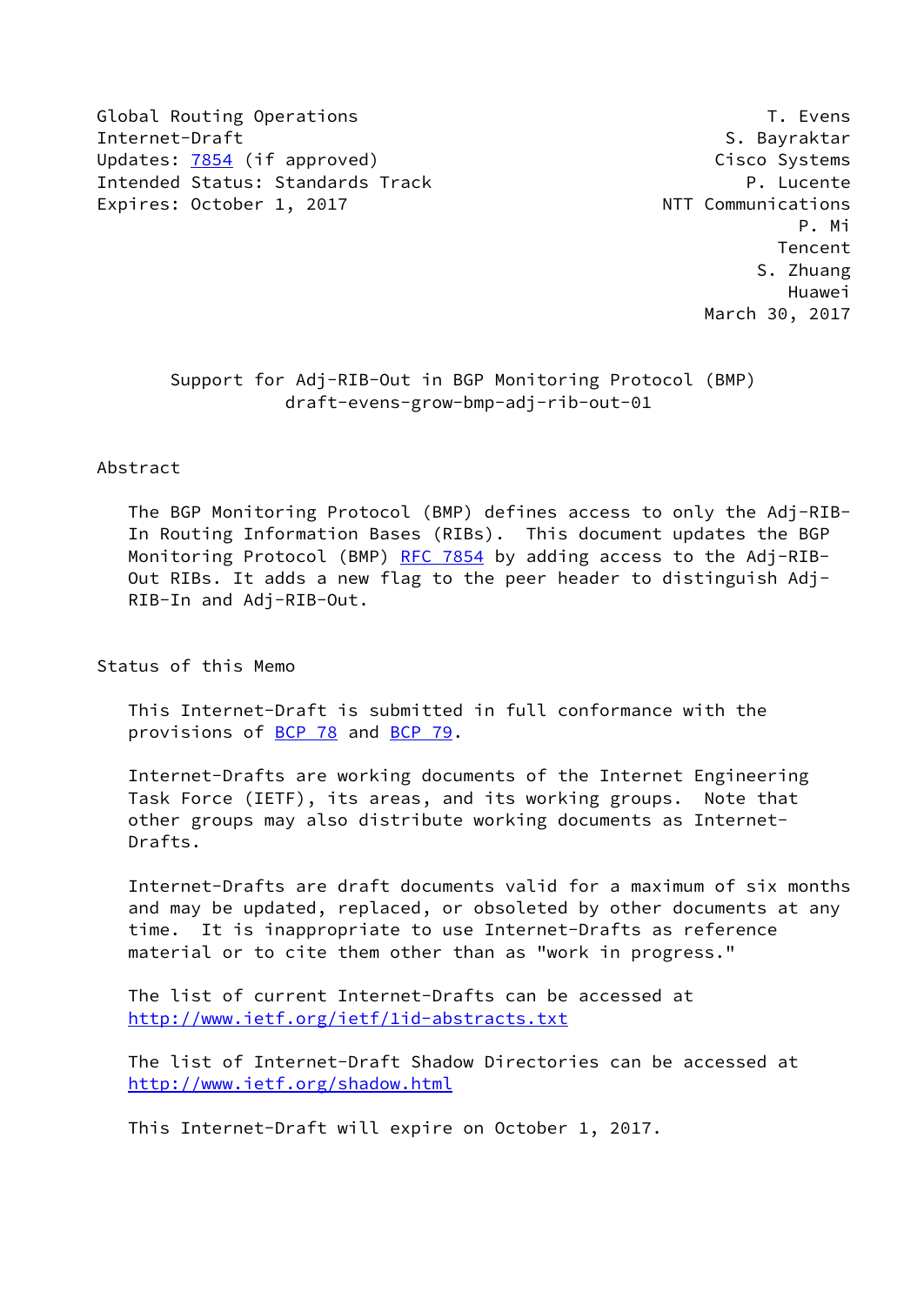Internet-Draft BMP Adj-RIB-Out March, 2017

Copyright and License Notice

 Copyright (c) 2017 IETF Trust and the persons identified as the document authors. All rights reserved.

This document is subject to **[BCP 78](https://datatracker.ietf.org/doc/pdf/bcp78)** and the IETF Trust's Legal Provisions Relating to IETF Documents [\(http://trustee.ietf.org/license-info](http://trustee.ietf.org/license-info)) in effect on the date of publication of this document. Please review these documents carefully, as they describe your rights and restrictions with respect to this document. Code Components extracted from this document must include Simplified BSD License text as described in Section 4.e of the Trust Legal Provisions and are provided without warranty as described in the Simplified BSD License.

#### Table of Contents

| 2.                                             |                |
|------------------------------------------------|----------------|
| 3.                                             | $\overline{4}$ |
|                                                | $\overline{4}$ |
|                                                | $\overline{4}$ |
|                                                |                |
|                                                |                |
| $5.1$ . Route Monitoring and Route Mirroring 5 |                |
|                                                |                |
| <u>5.3</u> . Peer Down and Up Notifications 5  |                |
| 6. Security Considerations 6                   |                |
| 7.                                             |                |
| 7.1.                                           |                |
| 7.2.                                           |                |
|                                                |                |
|                                                |                |
|                                                |                |
|                                                |                |
|                                                |                |
|                                                |                |
|                                                |                |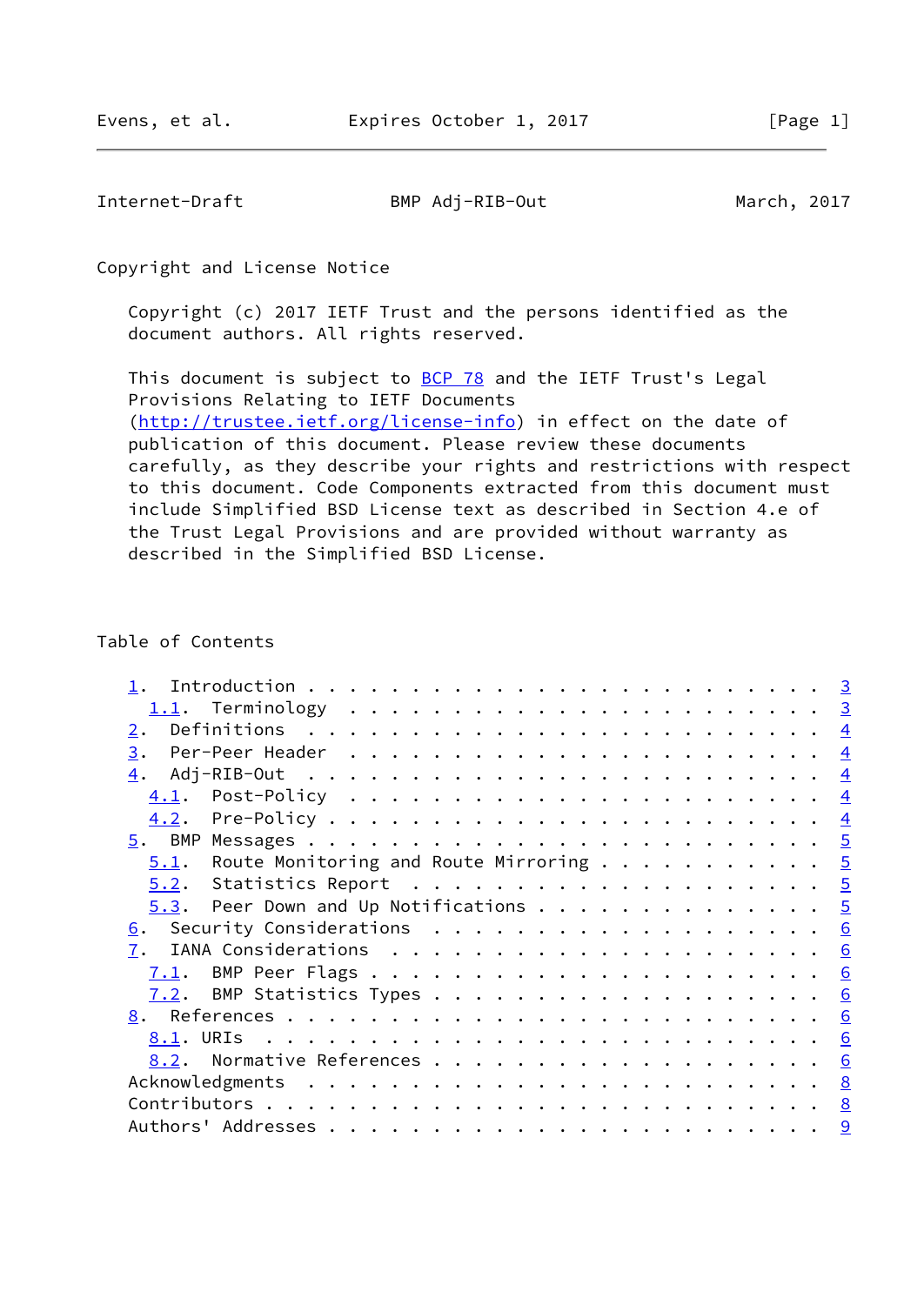Evens, et al. Expires October 1, 2017 [Page 2]

<span id="page-2-1"></span>

Internet-Draft BMP Adj-RIB-Out March, 2017

### <span id="page-2-0"></span>[1](#page-2-0). Introduction

 BGP Monitoring Protocol (BMP) defines monitoring of the received (e.g. Adj-RIB-In) Routing Information Bases (RIBs) per peer. The Adj-RIB-In pre-policy conveys to a BMP receiver all RIB data before any policy has been applied. The Adj-RIB-In post-policy conveys to a BMP receiver all RIB data after policy filters and/or modifications have been applied. An example of pre-policy verses post-policy is when an inbound policy applies attribute modification or filters. Pre-policy would contain information prior to the inbound policy changes or filters of data. Post policy would convey the changed data or would not contain the filtered data.

 Monitoring the received updates that the router received before any policy has been applied is the primary level of monitoring for most use-cases. Inbound policy validation and auditing is the primary use-case for enabling post-policy monitoring.

 In order for a BMP receiver to receive any BGP data, the BMP sender (e.g. router) needs to have an established BGP peering session and actively be receiving updates for an Adj-RIB-In.

 Being able to only monitor the Adj-RIB-In puts a restriction on what data is available to BMP receivers via BMP senders (e.g. routers). This is an issue when the receiving end of the BGP peer is not enabled for BMP or when it is not accessible for administrative reasons. For example, a service provider advertises prefixes to a customer, but the service provider cannot see what it advertises via BMP. Asking the customer to enable BMP and monitoring of the Adj-RIB- In is not feasible.

This document updates BGP Monitoring Protocol (BMP) [RFC 7854](https://datatracker.ietf.org/doc/pdf/rfc7854) [\[RFC7854](https://datatracker.ietf.org/doc/pdf/rfc7854)] peer header by adding a new flag to distinguish Adj-RIB-In verses Adj-RIB-Out.

Adding Adj-RIB-Out enables the ability for a BMP sender to send to a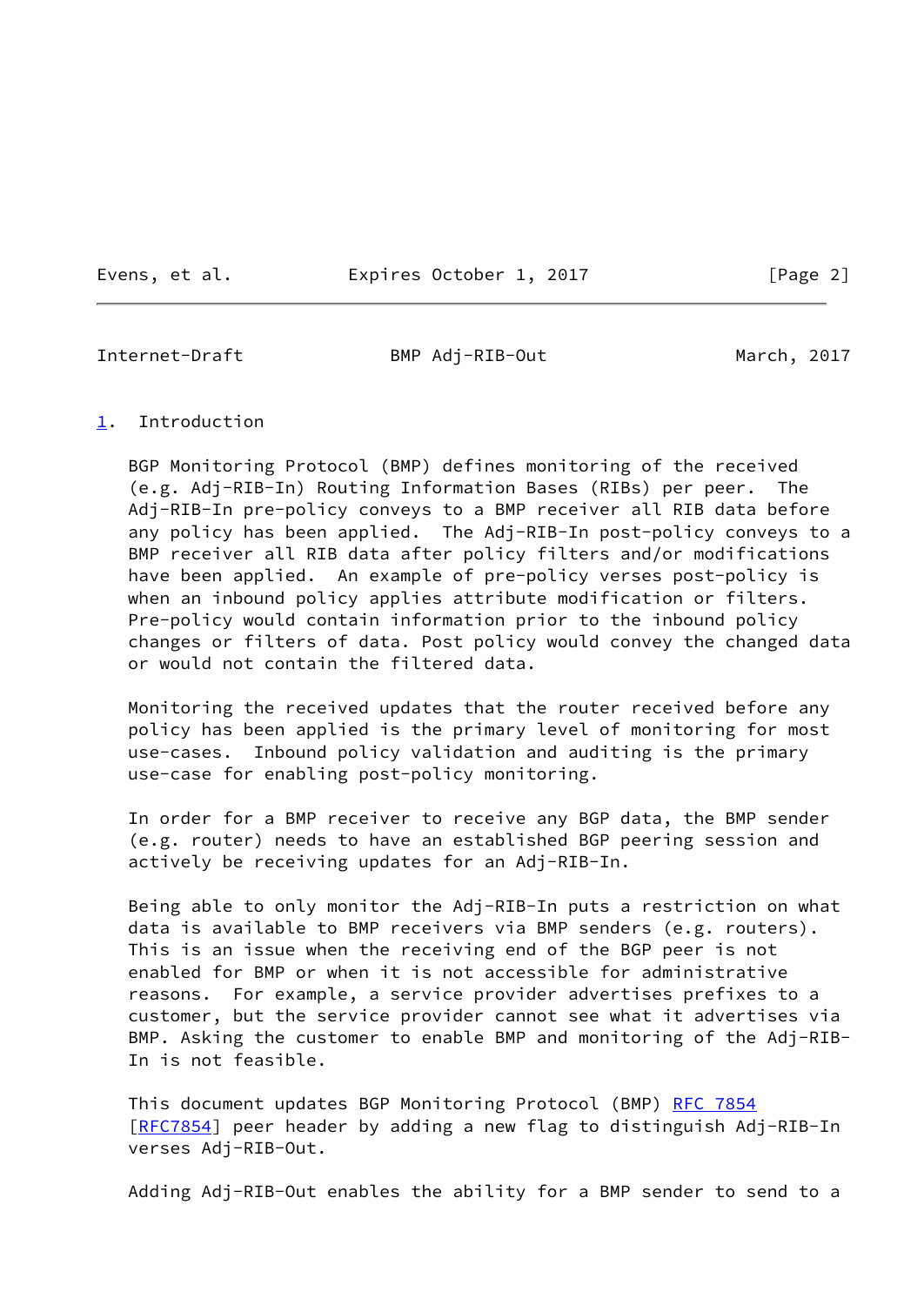BMP receiver what it advertises to BGP peers, which can be used for outbound policy validation and to monitor RIBs that were advertised.

# <span id="page-3-0"></span>[1.1](#page-3-0). Terminology

 The key words "MUST", "MUST NOT", "REQUIRED", "SHALL", "SHALL NOT", "SHOULD", "SHOULD NOT", "RECOMMENDED", "MAY", and "OPTIONAL" in this document are to be interpreted as described in [RFC 2119 \[RFC2119](https://datatracker.ietf.org/doc/pdf/rfc2119)].

Evens, et al. **Expires October 1, 2017** [Page 3]

<span id="page-3-2"></span>Internet-Draft BMP Adj-RIB-Out March, 2017

- <span id="page-3-1"></span>[2](#page-3-1). Definitions
	- o Adj-RIB-Out: As defined in [[RFC4271](https://datatracker.ietf.org/doc/pdf/rfc4271)], "The Adj-RIBs-Out contains the routes for advertisement to specific peers by means of the local speaker's UPDATE messages."
	- o Pre-Policy Adj-RIB-Out: The result before applying the outbound policy to an Adj-RIB-Out. This normally would match what is in the local RIB.
	- o Post-Policy Adj-RIB-Out: The result of applying outbound policy to an Adj-RIB-Out. This MUST be what is actually sent to the peer.
- <span id="page-3-3"></span>[3](#page-3-3). Per-Peer Header

 The per-peer header has the same structure and flags as defined in section [4.2 \[RFC7854\]](https://datatracker.ietf.org/doc/pdf/rfc7854#section-4.2) with the following O flag addition:

> 0 1 2 3 4 5 6 7 +-+-+-+-+-+-+-+-+ |V|L|A|O| Resv | +-+-+-+-+-+-+-+-+

 o The O flag indicates Adj-RIB-In if set to 0 and Adj-RIB-Out if set to 1.

The remaining bits are reserved for future use. They MUST be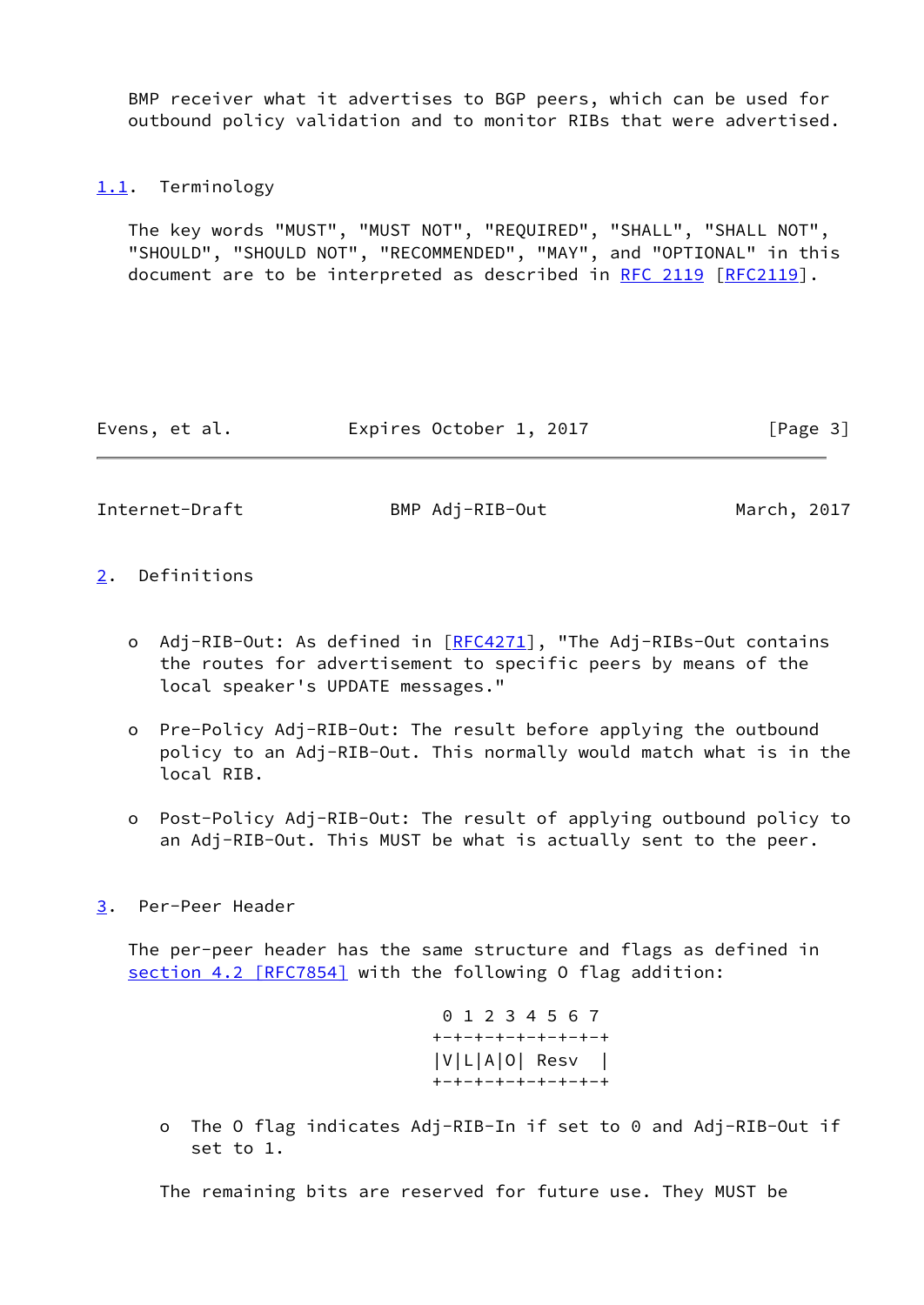transmitted as 0 and their values MUST be ignored on receipt.

# <span id="page-4-0"></span>[4](#page-4-0). Adj-RIB-Out

<span id="page-4-1"></span>[4.1](#page-4-1). Post-Policy

 The primary use-case in monitoring Adj-RIB-Out is to monitor the updates transmitted to the BGP peer after outbound policy has been applied. These updates reflect the result after modifications and filters have been applied (e.g. Adj-RIB-Out Post-Policy). The L flag MUST be set to 1 in this case to indicate post-policy.

### <span id="page-4-2"></span>[4.2](#page-4-2). Pre-Policy

 As with Adj-RIB-In policy validation, there are use-cases that pre policy Adj-RIB-Out is used to validate and audit outbound policies. For example, a comparison between pre-policy and post-policy can be used to validate the outbound policy. The L flag MUST be set to 0 in

| Evens, et al. | Expires October 1, 2017 | [Page 4] |
|---------------|-------------------------|----------|
|---------------|-------------------------|----------|

<span id="page-4-4"></span>Internet-Draft BMP Adj-RIB-Out March, 2017

this case to indicate pre-policy.

<span id="page-4-3"></span>[5](#page-4-3). BMP Messages

 Many BMP messages have a per-peer header but some are not applicable to Adj-RIB-In or Adj-RIB-Out monitoring. Unless otherwise defined, the O flag should be set to  $0$  in the per-peer header in BMP messages.

#### <span id="page-4-5"></span>[5.1](#page-4-5). Route Monitoring and Route Mirroring

 The O flag MUST be set accordingly to indicate if the route monitor or route mirroring message conveys Adj-RIB-In or Adj-RIB-Out.

#### <span id="page-4-6"></span>[5.2](#page-4-6). Statistics Report

 Statistics report message has Stat Type field to indicate the statistic carried in the Stat Data field. Statistics report messages are not specific to Adj-RIB-In or Adj-RIB-Out and MUST have the O flag set to zero. The O flag SHOULD be ignored by the BMP receiver. The following new statistic types are added: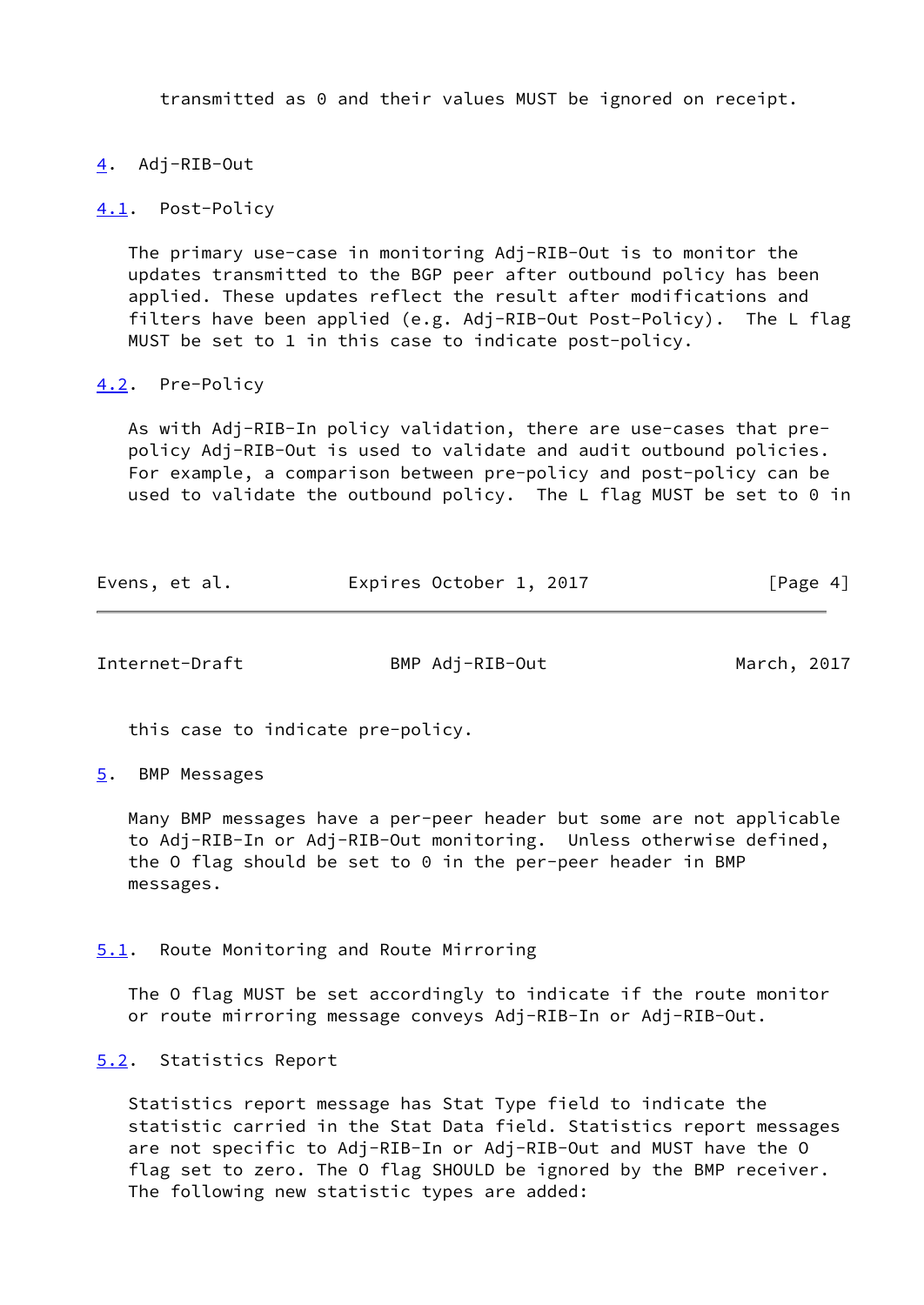- o Stat Type = TBD: (64-bit Gauge) Number of routes in Adj-RIBs-Out Pre-Policy.
- o Stat Type = TBD: (64-bit Gauge) Number of routes in Adj-RIBs-Out Post-Policy.
- o Stat Type = TBD: Number of routes in per-AFI/SAFI Adj-RIB-Out Pre- Policy. The value is structured as: 2-byte Address Family Identifier (AFI), 1-byte Subsequent Address Family Identifier (SAFI), followed by a 64-bit Gauge.
- o Stat Type = TBD: Number of routes in per-AFI/SAFI Adj-RIB-Out Post-Policy. The value is structured as: 2-byte Address Family Identifier (AFI), 1-byte Subsequent Address Family Identifier (SAFI), followed by a 64-bit Gauge.

<span id="page-5-0"></span>[5.3](#page-5-0). Peer Down and Up Notifications

 PEER UP and DOWN notifications convey BGP peering session state to BMP receivers. The state is independent of whether or not route monitoring or route mirroring messages will be sent for Adj-RIB-In, Adj-RIB-Out, or both. BMP receiver implementations SHOULD ignore the O flag in PEER UP and DOWN notifications.

|  |  | Evens, et al. | Expires October 1, 2017 | [Page 5] |
|--|--|---------------|-------------------------|----------|
|--|--|---------------|-------------------------|----------|

<span id="page-5-2"></span>

| Internet-Draft | BMP Adj-RIB-Out | March, 2017 |  |
|----------------|-----------------|-------------|--|
|                |                 |             |  |

<span id="page-5-1"></span>[6](#page-5-1). Security Considerations

 It is not believed that this document adds any additional security considerations.

<span id="page-5-3"></span>[7](#page-5-3). IANA Considerations

 This document requests that IANA assign the following BMP new parameters to the BMP parameters name space  $\lceil \frac{1}{2} \rceil$ .

<span id="page-5-4"></span>[7.1](#page-5-4). BMP Peer Flags

This document defines a new flag [\(Section 3\)](#page-3-3):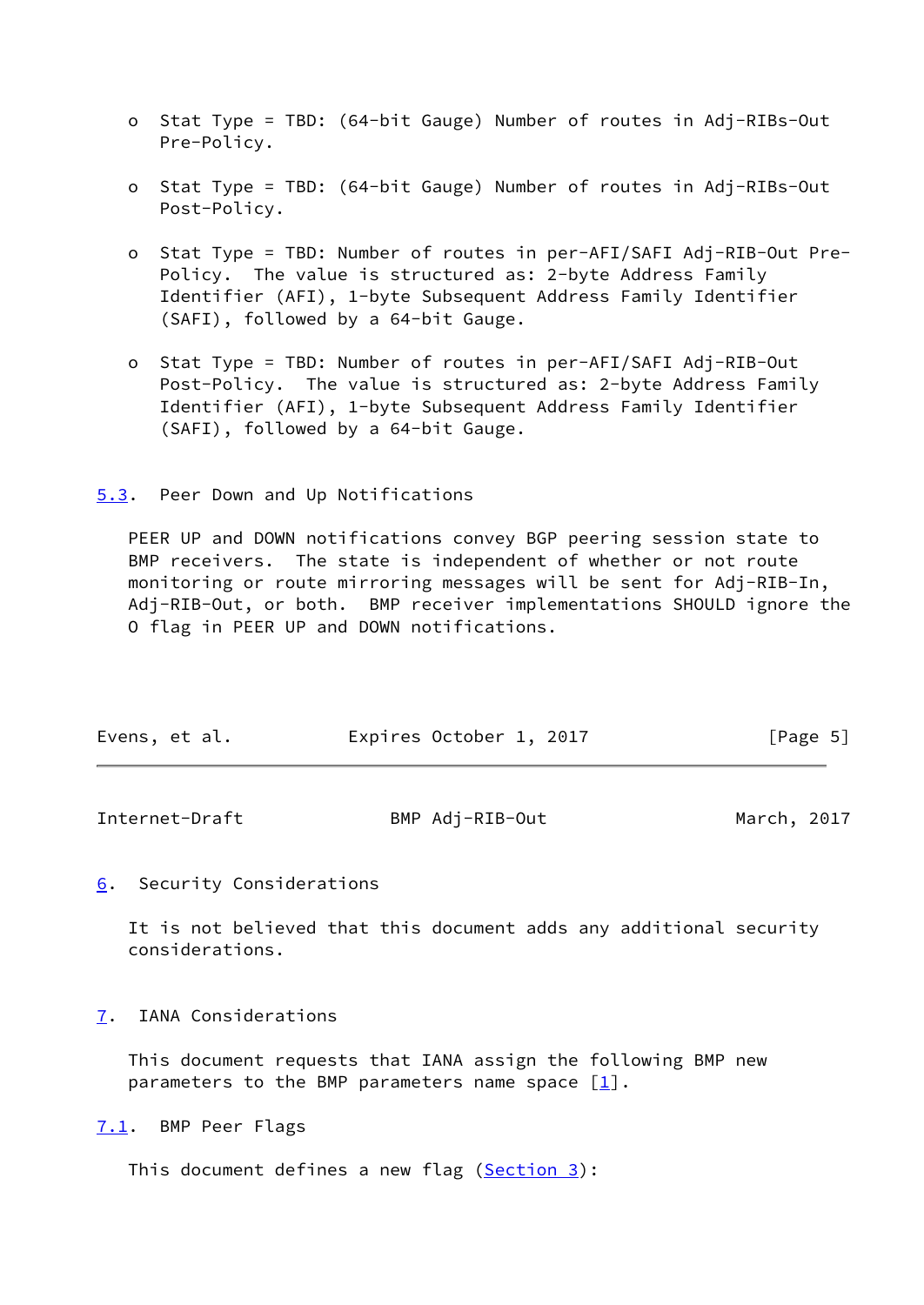- o Flag 3 as O flag
- <span id="page-6-0"></span>[7.2](#page-6-0). BMP Statistics Types

 This document defines four new statistic types for statistics reporting [\(Section 4.2](#page-4-2)):

- o Stat Type = TBD: (64-bit Gauge) Number of routes in Adj-RIBs-Out Pre-Policy.
- o Stat Type = TBD: (64-bit Gauge) Number of routes in Adj-RIBs-Out Post-Policy.
- o Stat Type = TBD: Number of routes in per-AFI/SAFI Adj-RIB-Out Pre- Policy. The value is structured as: 2-byte Address Family Identifier (AFI), 1-byte Subsequent Address Family Identifier (SAFI), followed by a 64-bit Gauge.
- o Stat Type = TBD: Number of routes in per-AFI/SAFI Adj-RIB-Out Post-Policy. The value is structured as: 2-byte Address Family Identifier (AFI), 1-byte Subsequent Address Family Identifier (SAFI), followed by a 64-bit Gauge.
- <span id="page-6-1"></span>[8](#page-6-1). References

# <span id="page-6-2"></span>[8.1](#page-6-2). URIs

- <span id="page-6-4"></span> [1] [https://www.iana.org/assignments/bmp-parameters/bmp](https://www.iana.org/assignments/bmp-parameters/bmp-parameters.xhtml) [parameters.xhtml](https://www.iana.org/assignments/bmp-parameters/bmp-parameters.xhtml)
- <span id="page-6-3"></span>[8.2](#page-6-3). Normative References

|  | Evens, et al. |  | Expires October 1, 2017 |  |  | [Page 6] |  |  |
|--|---------------|--|-------------------------|--|--|----------|--|--|
|--|---------------|--|-------------------------|--|--|----------|--|--|

Internet-Draft BMP Adj-RIB-Out March, 2017

- [RFC2119] Bradner, S., "Key words for use in RFCs to Indicate Requirement Levels", [BCP 14](https://datatracker.ietf.org/doc/pdf/bcp14), [RFC 2119](https://datatracker.ietf.org/doc/pdf/rfc2119), DOI 10.17487/RFC2119, March 1997, [<http://www.rfc](http://www.rfc-editor.org/info/rfc2119) [editor.org/info/rfc2119](http://www.rfc-editor.org/info/rfc2119)>.
- [RFC4271] Rekhter, Y., Ed., Li, T., Ed., and S. Hares, Ed., "A Border Gateway Protocol 4 (BGP-4)", [RFC 4271,](https://datatracker.ietf.org/doc/pdf/rfc4271) DOI 10.17487/RFC4271, January 2006, <[http://www.rfc-](http://www.rfc-editor.org/info/rfc4271)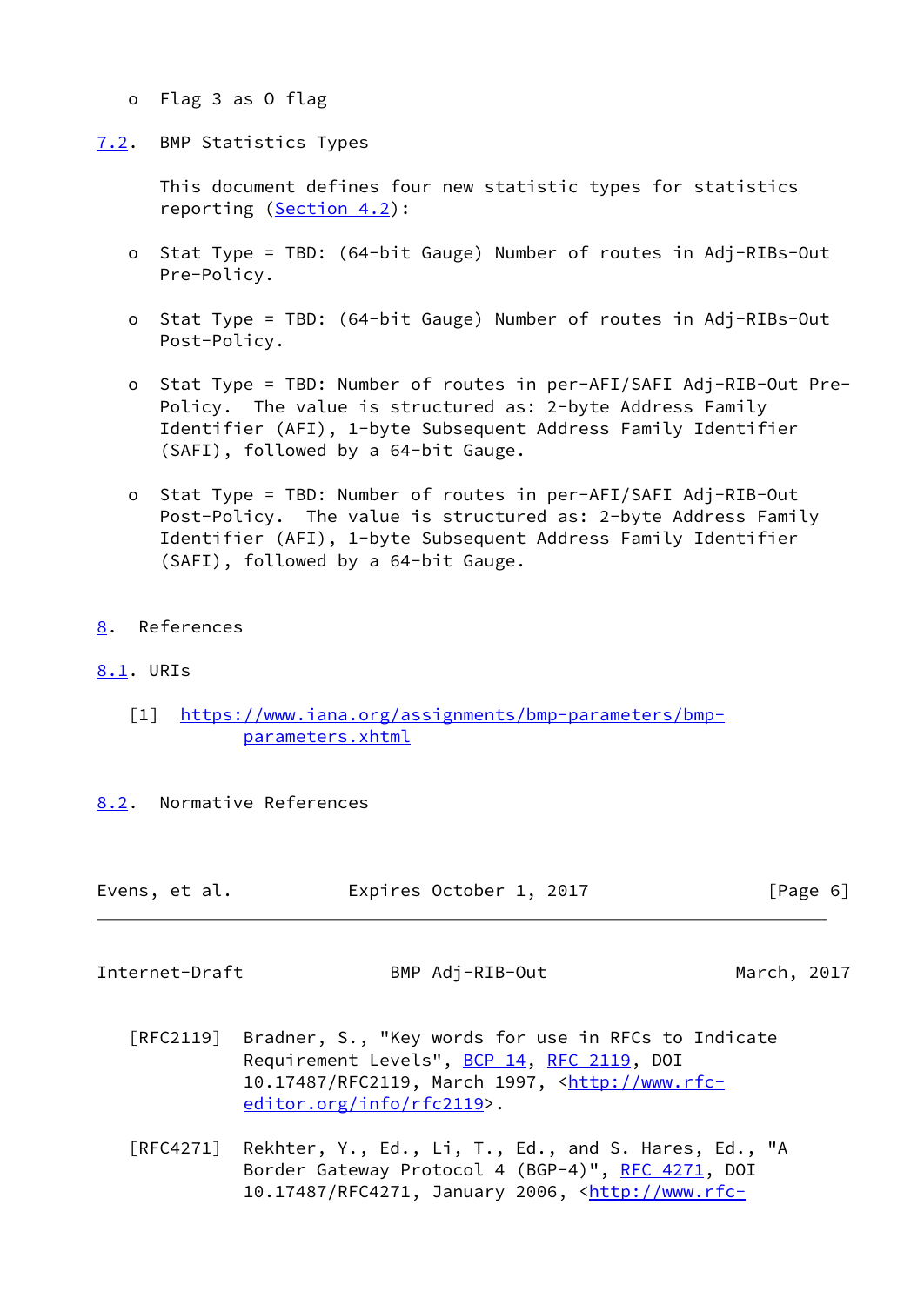[editor.org/info/rfc4271](http://www.rfc-editor.org/info/rfc4271)>.

 [RFC7854] Scudder, J., Ed., Fernando, R., and S. Stuart, "BGP Monitoring Protocol (BMP)", [RFC 7854,](https://datatracker.ietf.org/doc/pdf/rfc7854) DOI 10.17487/RFC7854, June 2016, [<http://www.rfc](http://www.rfc-editor.org/info/rfc7854) [editor.org/info/rfc7854](http://www.rfc-editor.org/info/rfc7854)>.

Evens, et al. Expires October 1, 2017 [Page 7]

<span id="page-7-0"></span>Internet-Draft BMP Adj-RIB-Out March, 2017

Acknowledgments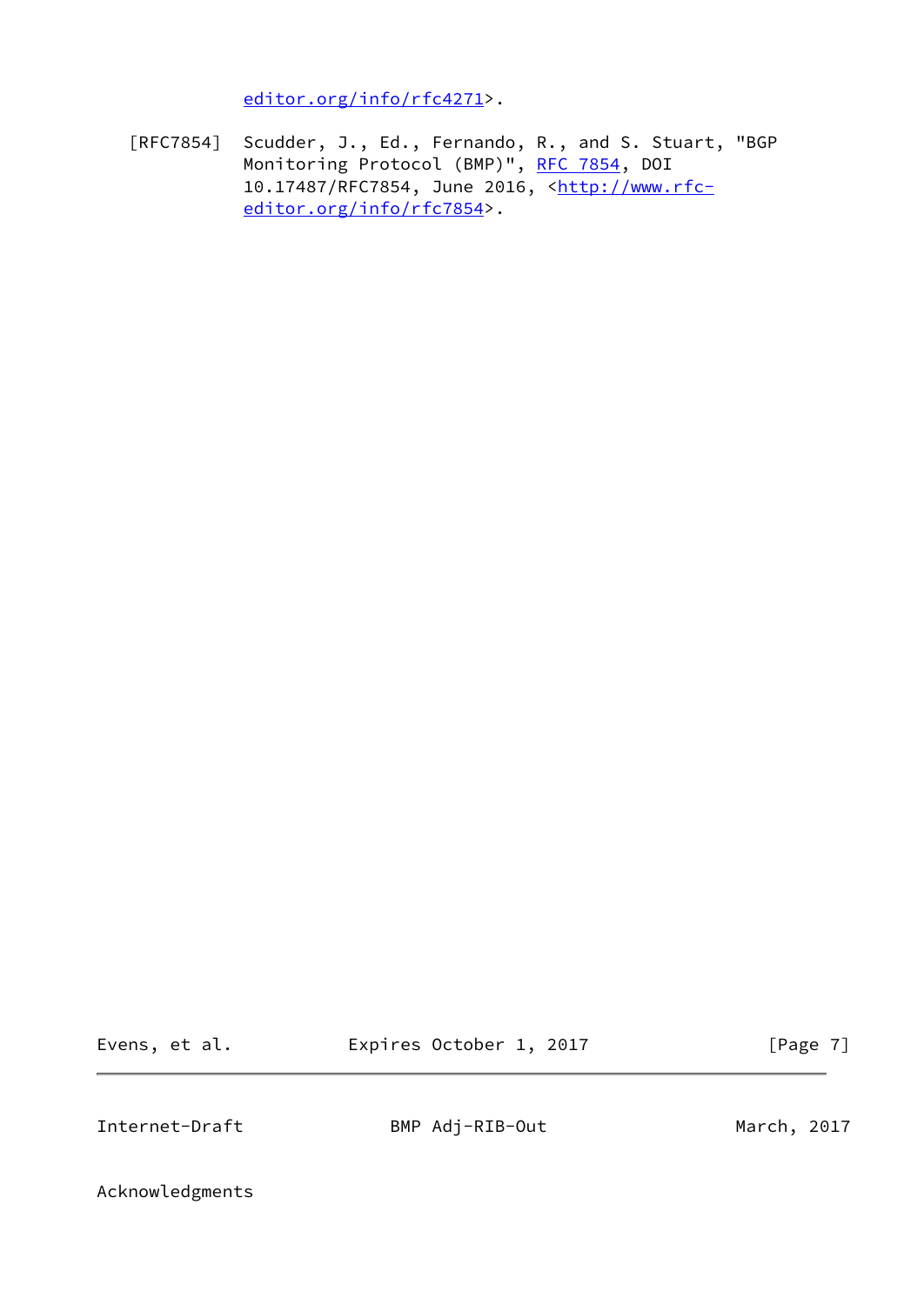The authors would like to thank John Scudder for his valuable input.

Contributors

 Manish Bhardwaj Cisco Systems 3700 Cisco Way San Jose, CA 95134 USA

Email: manbhard@cisco.com

 Xianyuzheng Tencent Tencent Building, Kejizhongyi Avenue, Hi-techPark, Nanshan District,Shenzhen 518057, P.R.China

 Weiguo Tencent Tencent Building, Kejizhongyi Avenue, Hi-techPark, Nanshan District,Shenzhen 518057, P.R.China

 Shugang cheng H3C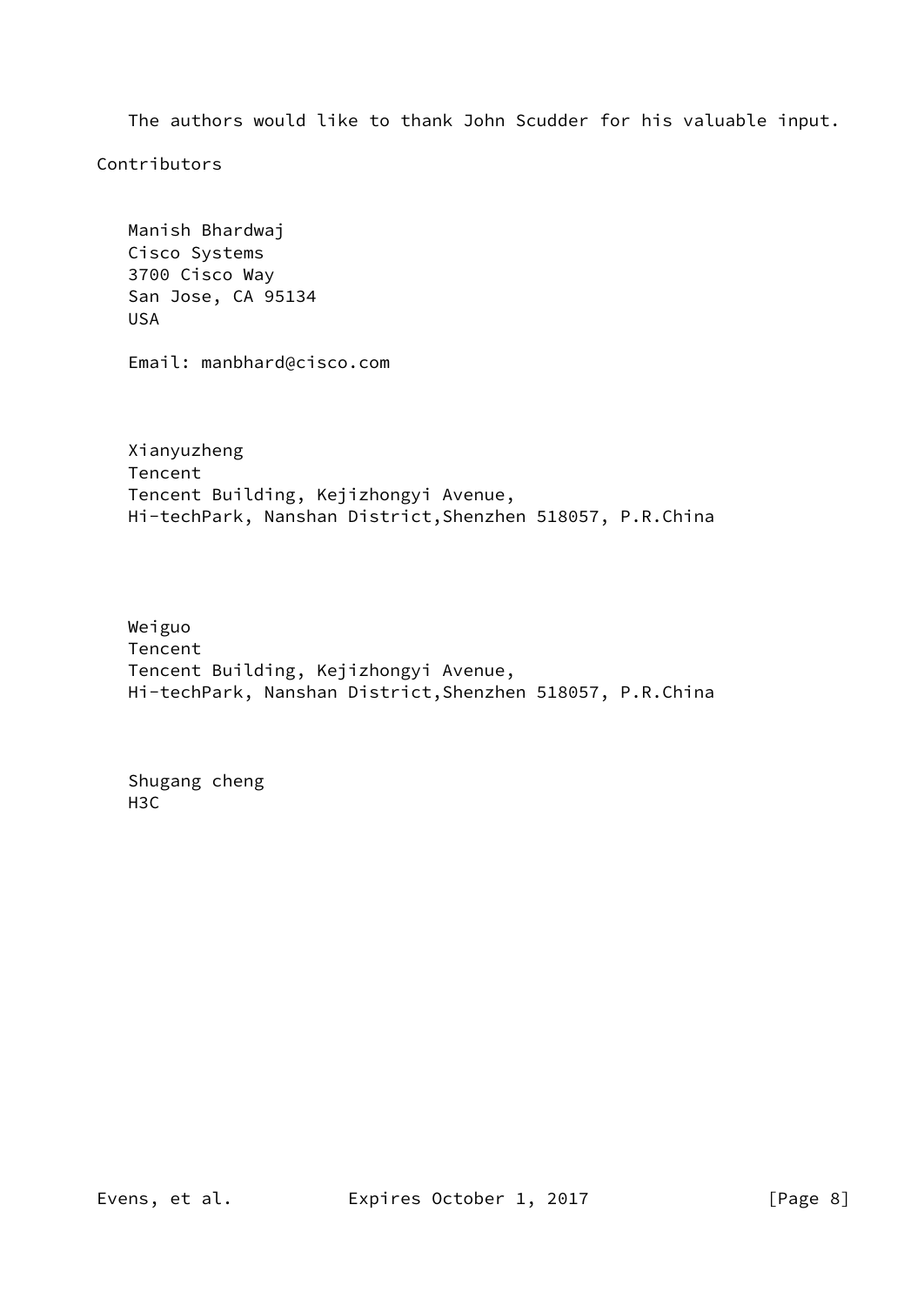<span id="page-9-0"></span>

Authors' Addresses

 Tim Evens Cisco Systems 2901 Third Avenue, Suite 600 Seattle, WA 98121 USA

Email: tievens@cisco.com

 Serpil Bayraktar Cisco Systems 3700 Cisco Way San Jose, CA 95134 USA

Email: serpil@cisco.com

 Paolo Lucente NTT Communications Siriusdreef 70-72 Hoofddorp 2132 WT NL

Email: paolo@ntt.net

 Penghui Mi Tencent Tengyun Building,Tower A ,No. 397 Tianlin Road Shanghai 200233 China

Email: kevinmi@tencent.com

 Shunwan Zhuang Huawei Huawei Bld., No.156 Beiqing Rd.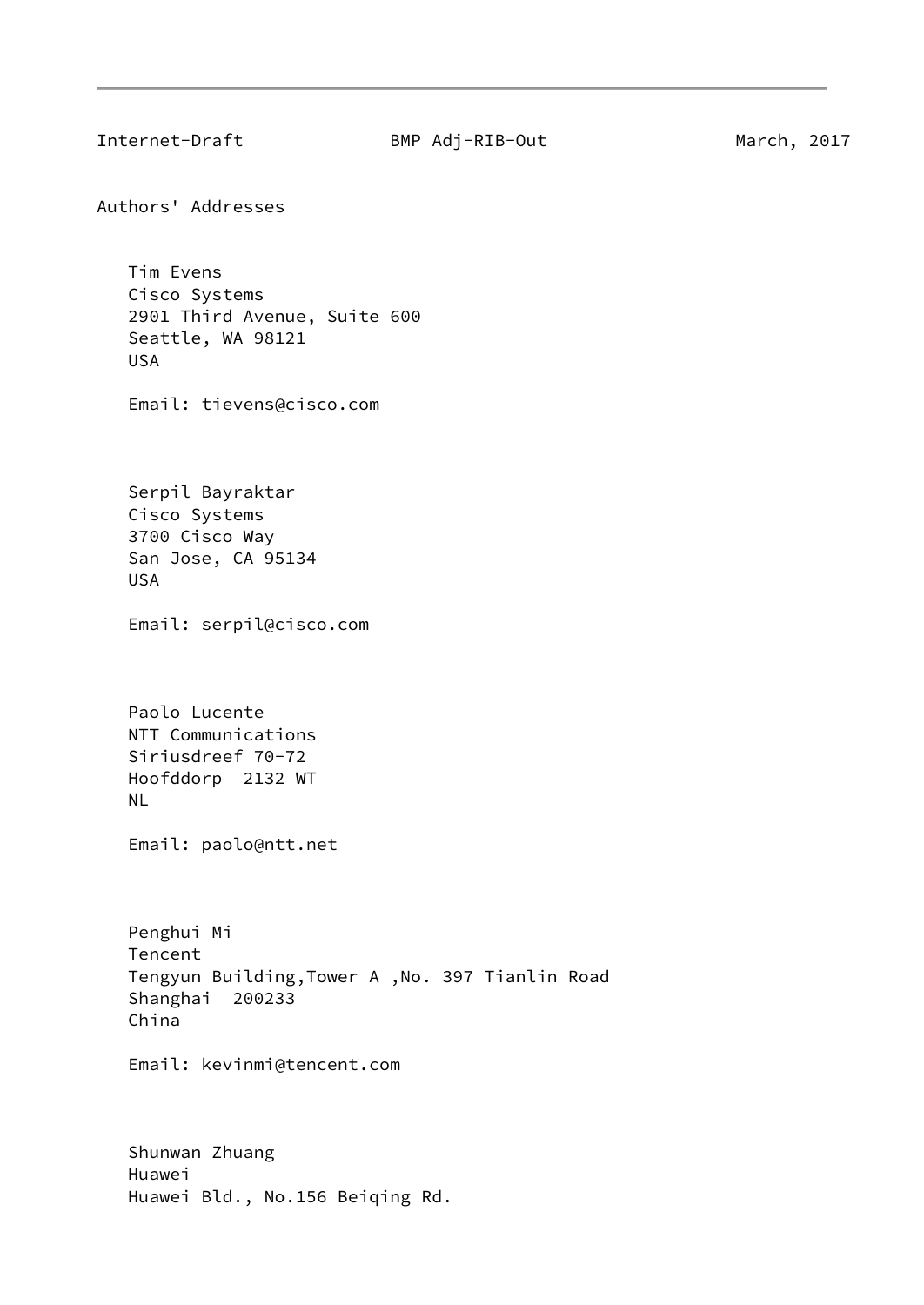Beijing 100095 China

| Evens, et al. | Expires October 1, 2017 | [Page 9] |
|---------------|-------------------------|----------|
|               |                         |          |

Internet-Draft BMP Adj-RIB-Out March, 2017

Email: zhuangshunwan@huawei.com